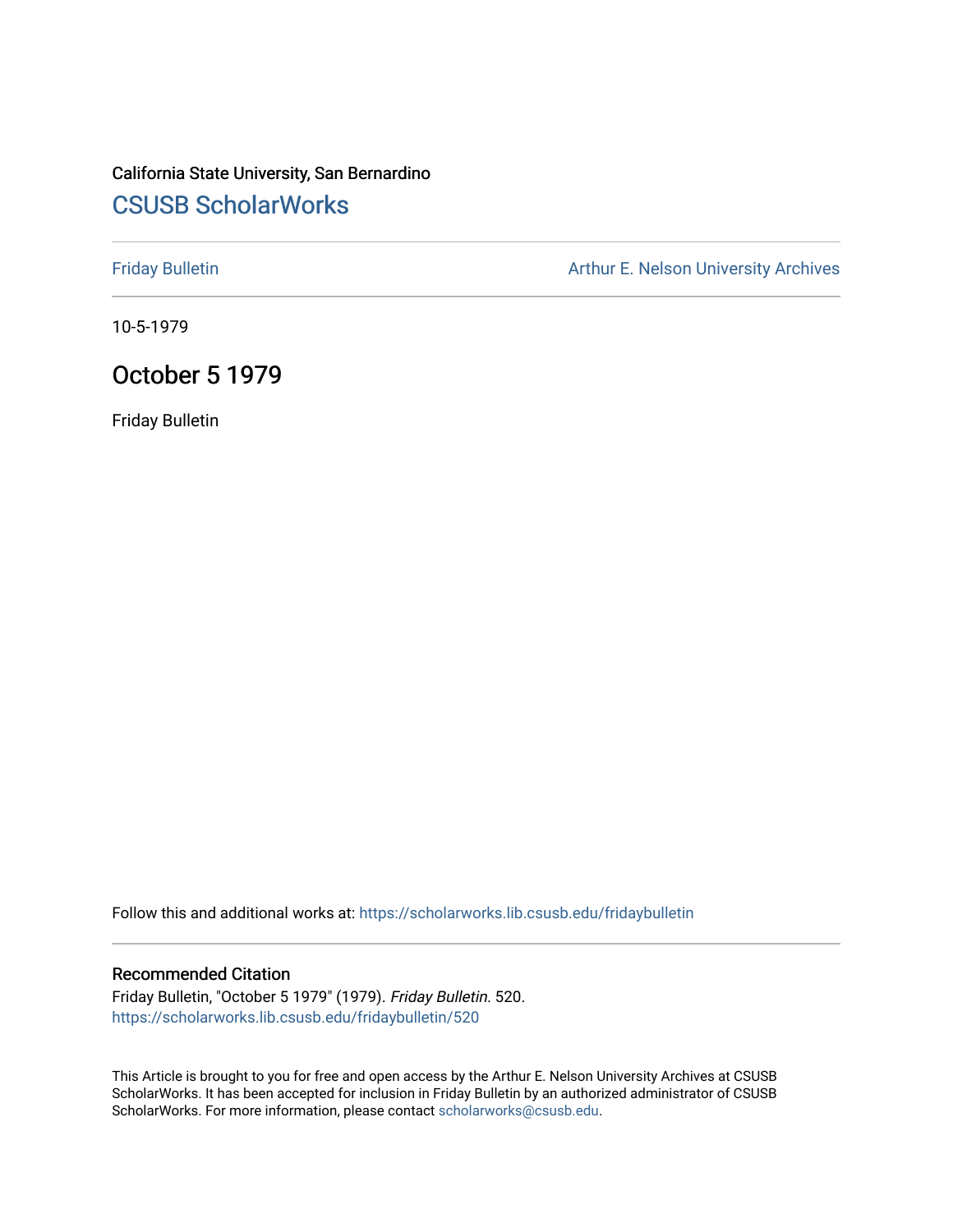# THE **BULLETIN** Abrahy

CALIFORNIA STATE COLLEGE • SAN BERNARDINO **1965 1979** 

X *H*+ *f i ''*e-

 $Atri$ 



## October 5, 1979

LEGISLATION MAY PROVIDE<br>IWO YEAR'S SERVICE CREDIT

TWO YEAR'S SERVICE CREDIT A bill which would allow two year's extra service<br>FOR EARLY RETIREMENT credit for College employees who retire under cercredit for College employees who retire under certain circumstances and within a certain time span, has been signed into law by the Governor.

AB 876 permits CSUC enployees to receive two additional years of service credit in the Public Employees' Retirement System (PERS) or the State Teachers Retirement System if the Governor, upon recommendation of the Board of Trustees, determines that in the event of an impending curtailment of service the best interests of the State would be served if enployees retired during a designated period.

 $\label{eq:R1} \mathcal{L}(\mathcal{F}) = \mathcal{L}(\mathcal{F}) = \mathcal{L}(\mathcal{F}) = \mathcal{L}(\mathcal{F}) = \mathcal{L}(\mathcal{F}) = \mathcal{L}(\mathcal{F}) = \mathcal{L}(\mathcal{F}) = \mathcal{L}(\mathcal{F}) = \mathcal{L}(\mathcal{F}) = \mathcal{L}(\mathcal{F}) = \mathcal{L}(\mathcal{F}) = \mathcal{L}(\mathcal{F}) = \mathcal{L}(\mathcal{F}) = \mathcal{L}(\mathcal{F}) = \mathcal{L}(\mathcal{F}) = \mathcal{L}(\mathcal{F}) = \mathcal{$ 

Effective January 1,1980, the bill requires (1) a resolution by the Board of Trustees requesting the Governor to issue the required executive order as soon as possible after January 1, 1980, depending upon availability of funding within the system, and (2) issuance of the required executive order by the Governor.

If the two requirements are met, the earliest possible date for retirements to qualify for the extra service credit would be April 1, 1980 and the latest would be before June 30, 1980. Age factors and final compensation factors are not changed when estimating the added retirement benefits.

Oscar Jackson, Personnel Officer and Campus Coordinator for the bill, will be glad to answer questions that College employees may have concerning it. Employees will be informed as soon as any additional developments occur. New information is not expected, however, until after the November27,28 Board of Trustees' meeting.

**COMPUTER CENTER NOW PART According to an announcement received from the Office OF ACADEMIC ADMINISTRATTON of Academic Affairs, the Supervision of the Computer \_ u . Center operation has been moved from Institutional Research and will become part of the operation of the Office of Academic Administration, headed by James D. Thomas.** 

The changover, effective Monday, October 8, will permit Dr. Robert A. Schwabe, Institutional Research Director, to concentrate upon additional areas of interest to the College, including student development and program evaluation.

In addition to the Computer Center, Dr. Thomas' areas of responsibility include the College's affirmative action program, grants programs, allocation of equlpment and Instructional funds and graduate and student assistant funds.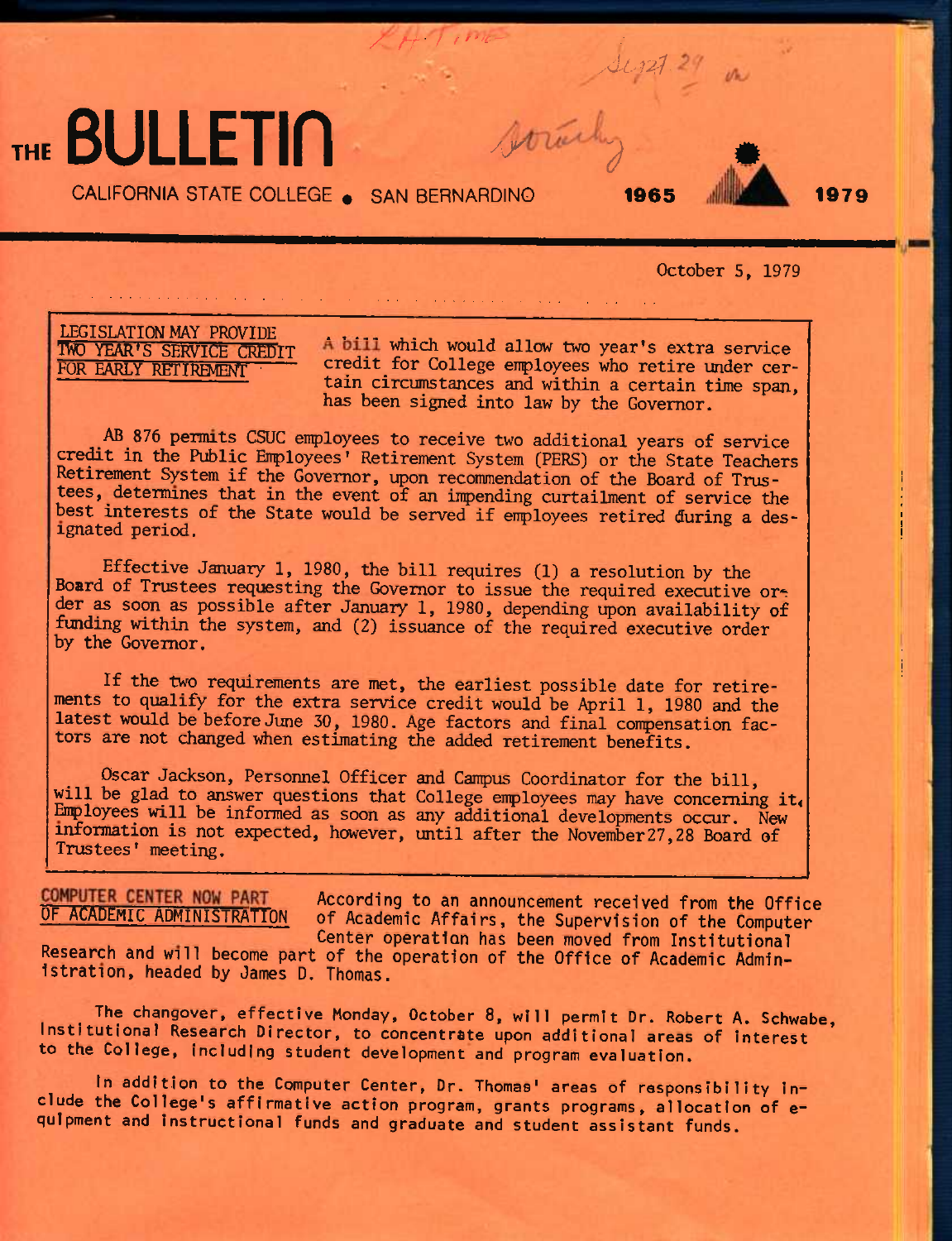ART FACULTY WORK The College art faculty will display their best work of the past<br>GOES ON DISPLAY Thear in this year's opening show October 17 through November 14. year in this year's opening show October 17 through November 14. The College and outside community members are invited to view

the exhibit and attend the opening reception October 17 at 7:30 p.m. in the Gallery.

 $\mathcal{E}^{(1)}$ 

Each new school year the art faculty exhibit their most recent works to show what they have been doing, according to Leo Doyle, faculty gallery director for the Fall Quarter. This will be one of the last shows In the Gallery before It is remodeled, he adds.

The display Includes wood and sculpture by Leo Doyle; sculpture by Roger Lintault, design by Mark Mayuga, printmaking by Joe Moran, ceramics by Jan Mrozinski; ceramics and glass by Bill Warehal! and painting by Don Woodford.

A \* \*

## WINE-TASTING LAUNCHES FACULTY WIVES CLUB YEAR

A wine-tasting program will be presented by Dr. James Crum for the first meeting of the Faculty Wives Club next Tuesday, October 9. The meeting begins at 7:30

p.m. in the Lower Commons.

Wives of faculty members and women faculty and administrators are invited to the meeting. Reservations must be made by this weekend with Lorraine El-Ahraf, president (882-1840).

*\* ft it* 



*0 The P.B. courts will be closed Saturday, /***NFORMATION**  $October 6 due to electrical shutdown.$ 

*0 A faculty seminar on environmental issues and problems will be held Thursday, October 11. Williams Engs, Business Administration, will discuss "An Environmental Ethic " at 3 p.m. in LC-241. Sheldon Kamieniecki, Asst. Prof., Political Science, has put together the weekly seminar, which will* run *through November 29.* 

*+* 

*0 A Town Meeting for ^ Debate on SALT II, sponsored by the World Affairs Council of Inland Southern California^will feature Adm. Noel Gayler USN (Ret.) speaking for and Dr. Edward Teller speaking against SALT II. Tues^^Oct. 16, 11 a.m.. Orange Show Restaurant; Gen. Admission \$2; students* free. *Lunch (incl. debate)l p.m.,\$7.* 

*Seventh Year*  FREE SERVICE OFFERED BY COUNSELING CENTER

The Community Counseling Center, now resuming after a summer recess,is entering its seventh year. Staffed by qualified faculty members and graduate students from the Departwent of Psychology, the center offers to help people dis $_7$ 

cuss personal problems and explore potential for individual growth. This is a free service available to College and outside community members.

## CSCSB BULLETIN

The California State College, San Bernardino BULLETIN is published by the Office of Col-lege Relations, AD-151, Ext. 7217. Material for publication must be received by noon Tuesday before the Friday of publication.

Editor . . . . . . Barbara Nolte Printed at Duplicating

All sessions are private, held between the ind-'vidual and counselor. If married couples wish to be counseled together, it can be arranged. Counseling is done by graduate students under supervision of clinical or counseling faculty in psychology. Dr. Chris O'Hare serves as Director. Appointments may be made by calling the center at 887-7220 or 887-7272.

**2**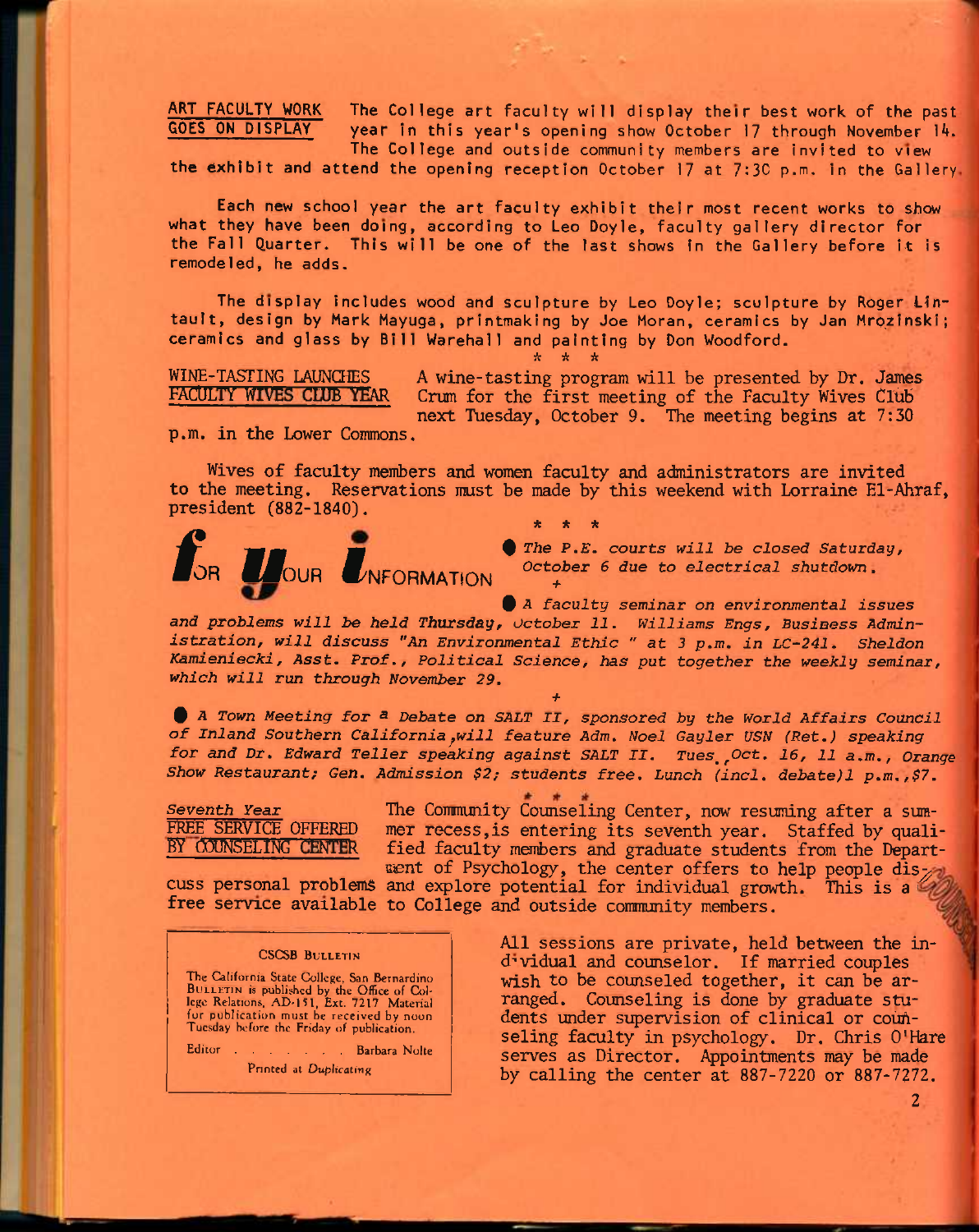**STAFF MEETING SET President John M. Pfau has scheduled his annual state-of-**FOR NEXT TUESDAY the College meeting with members of the College staff next **Tuesday.** 

**On October 9 two sessions will be held in LC-500 to bring the staff up to date on the College's record last year and projections for this year. Talks will be given by President Pfau and other College administrators.** 

 $\mathcal{L} \times \mathcal{L}$ 

**Two sessions of the meeting are planned to permit everyone to attend one. First session - 2:00-3:00 p.m.; second session - 3:30-4:30 p.m. For those who arrive slightly ahead of time, coffee will be served..** 

**President Pfau will also award 15-year certificates to Frances Ekaitis, Corky Moffett and Mary Williams; 10-year certificates to Dennis Bigham, Salvatore Bruno, Colleen Corbin, Elizabeth Fogg, Alma Gibson, Scott James, Frank Lootens, Pat Maietta, Raymond Mendez, Sara Roberts and Ted White. Five-year certificates will go to Rudy Aguayo, Melvin Artrup, Richard Beiser, Mary Jo Dulaney, Margaret Edwards, Margaret Fehn, Irene Garcia, Elaine Haugen, Lois Hill, Rachel Hugunin, Kay Krause, Maria Lootens, Karen Maclntyre, Jorli Mast, Raoul Monzon, Catherine Morris, Dianna Pelletier, Sharyl Read, Pam Stewart, Dorinda Thurman, Evie Watson, John Westrick and Penny White. \* \* \*** 

*CAST REHEARSING FOR A cast of seven is in rehearsal for "And Miss Reardon Drinks "AND MISS REARDON* A Little," the fall theatre presentation of the Players of  $\overline{DRINKS}$  A LITTLE" the Pear Garden. the Pear Garden.

*William Slout, Prof,, Theatre Arts, is directing this modern play which reveals the biting, touching and often wildly funny relationship of three sisters.* 

*The cast includes Corrine Schnur, Mary Kay Vincent; vicki Smith, Suzanne Kruk, Pam Condos,* Eugene *Morse, and Dell Yount, Aaron Platner is stage manager. Production dates are billed for November 8-10; 13-17.* 

*\* \* \** 

TWO POLITICIANS TO DISCUSS Two politicians will speak at the College as part<br>CONTROVERSIAL ISSUES NEXT WEEK of an election issues lecture series being held of an election issues lecture series being held on campus this month.

State Senator Alan Robbins, who has compiled a successful legislative record and has earned a reputation for dealing with controversial Issues, the most recent, a fight to end mandatory busing, will speak Monday, October B at noon in LC-500.

Senator Robbins says he is a firm believer in school integration, but not in ordering children onto a bus to achieve it. As a result the senator has launched a drive to put the issue before the voters, which is Prop. 1 on the November 6 ballot. In his lecture here Sen. Robbins will share his views on the issue. **+** 

Councilman Ralph Hernandez of San Bernardino who took office after a handful of absentee ballots turned up at the last minute, will speak Tuesday, October 9, from 4 to 6 p.m. in PS-122. In his Cal State lecture the councilman will speak on the absentee ballot controversy, local politics and the Importance of voter involvement.

There is no charge for the lectures which are open to all, according to Sheldon Kamieniecki, Asst. Prof., Political Science, who is coordinating the series.

**3**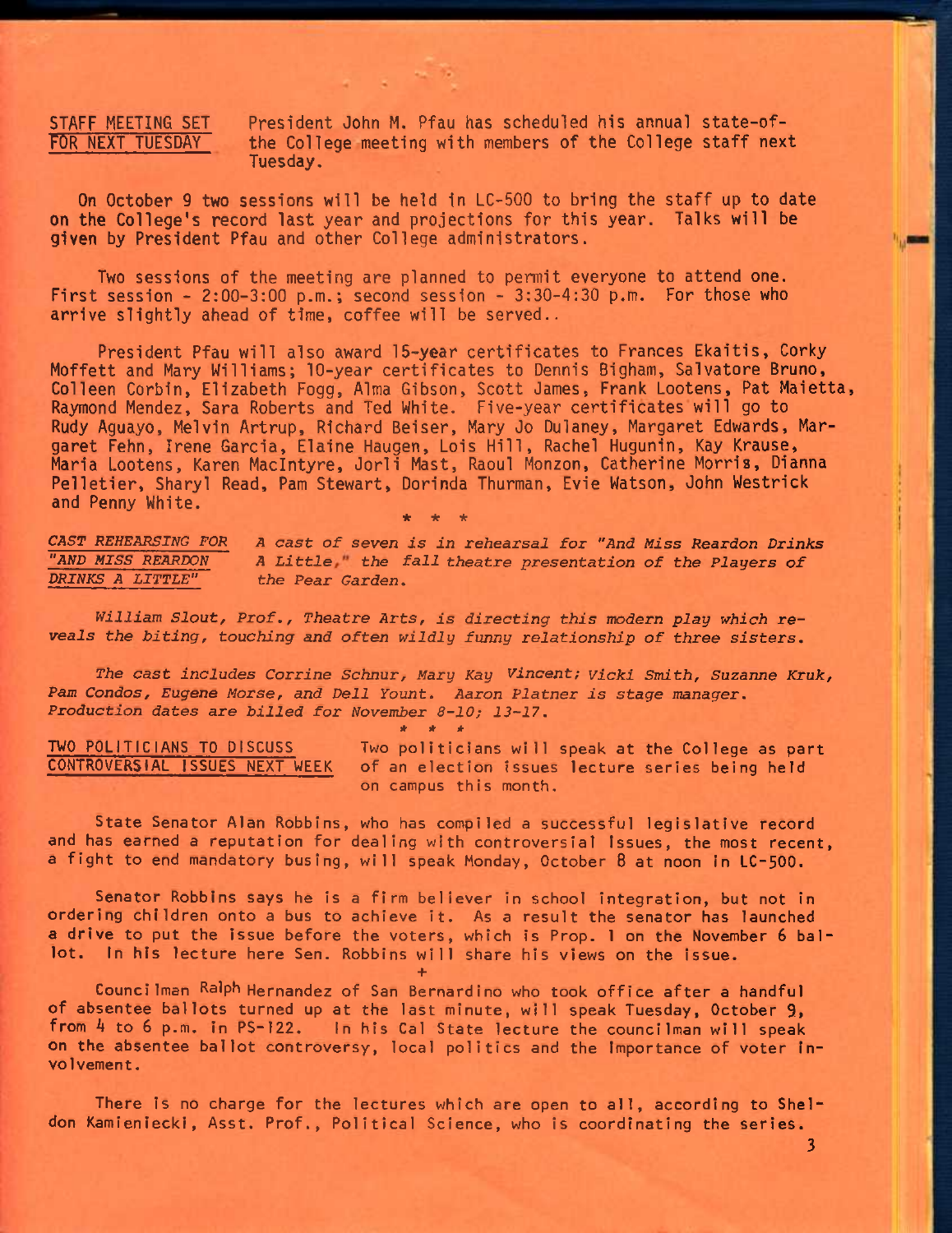Speaking up. Loralee MacPike (English; Dir., Adult College Opportunity Program) spoke at the Redlands YWCA on College opportunities at CSCSB for adult students, Oct. 2.

Mike Rose (Relations with Schools) addressed the local chapter members of AARP in San Bernardino on "College '79 - To Go or Not To Go (A Realistic Look at the College Scene)" at a meeting held Oct. 1.

**+** 

**+**  George Weiny (P.E. & Rec.) spoke at the Redlands Swim Club annual awardsbanquet:,Oct *\*is\** 

## **PROFESSIONAL RECOGNITION**

Bob O'Brien. David Shichor and Dave Decker (Sociology) presented their paper, "An empirical comparison of the validity of UCR and NCS crime rates," at the Third International Symposium on Victimology held in August in Muenster, Germany.

Robert Blackey (History) received notice earlier this year **publications** that his book, Modern Revolutions and Revolutionists: A Bibliography, went into a second printing. He has now

been given approval by his publisher, ABC- Clio Press (Santa Barbara), to begin work on a second, revised and expanded edition to appear in 1981,

**+**  Michael Clarke (Public Admn.) and Sheldon Kamieniecki (Political Sci.) have had their paper, "Citizen Advisory Bodies and Public Participation: California MACs" accepted for publication in Municipal Management.

**+** 

F.F. Liu (Physics) had an article, co-authored by members of the Brookhaven Nat'l Lab,, Upton, N.Y. and Stanford Linear Accelerator Cntr., Stanford, CA, entitled, "A Study of the Decay  $K_1^0$  \*  $\pi \mu \nu'$ ," published earlier this year in the journal. Nuclear Physics. \*\*\*

~ Piano Technician II, Music. Qual: *2* years exp. tuning & repairing pianos, harpsichords & related instruments; **opportunities**  $\alpha$  repairing pianos, narportunities a related mistruments, Salary:  $$734-883.50/month,$  time.

**+**  Custodian, Plant Operations-Qual: Ability to read, write & follow simple oral and written directions. Salary: \$858-1025/month, permanent, full-time.

|OIRECTQRY CHHWriF!g *following employees are welcomed to the College:* 

*7739 HUTCHINS, Wayne (Betty Arm) 7523 DOSS, Nancy (Robert) 1562 Ranch Rd, Asst, Dir., Housing Cler. Asst., Liberal San Bernardino Mojave-112 Studies, AD-192 887-6938* 

*Left* the *College: Pat Orta (Accounting); John Wright (P.E. S Rec.); Nita Bryan (Hus. Admin.) \* \* \** 



SPEAKERS BUREAU BEING Material for **PERSONALS** The College congratuates<br>FORMED FOR 1979-80 the 1979-80 **PERSONALS** Mr. and Mrs. Joe Long (P forms through next week for inclu- CSCSB graduate. sion in the new brochure. (AD-151, Ext. 7217.)

FORMED FOR 1979-80 the 1979-80 *MA. and MA6. JOQ, Long* (P.E. Speakers Bu- *& Rec.*) on the occasion of their marriage reau is still being accepted. Fac- September 22 in San Bernardino. Mrs. reau is still being accepted. Fac- September 22 in San Bernardino. Mrs. ulty and administrators may return *bong (MaA^ Ann Aln6u}0Ath^ ts a June. '79* 

4